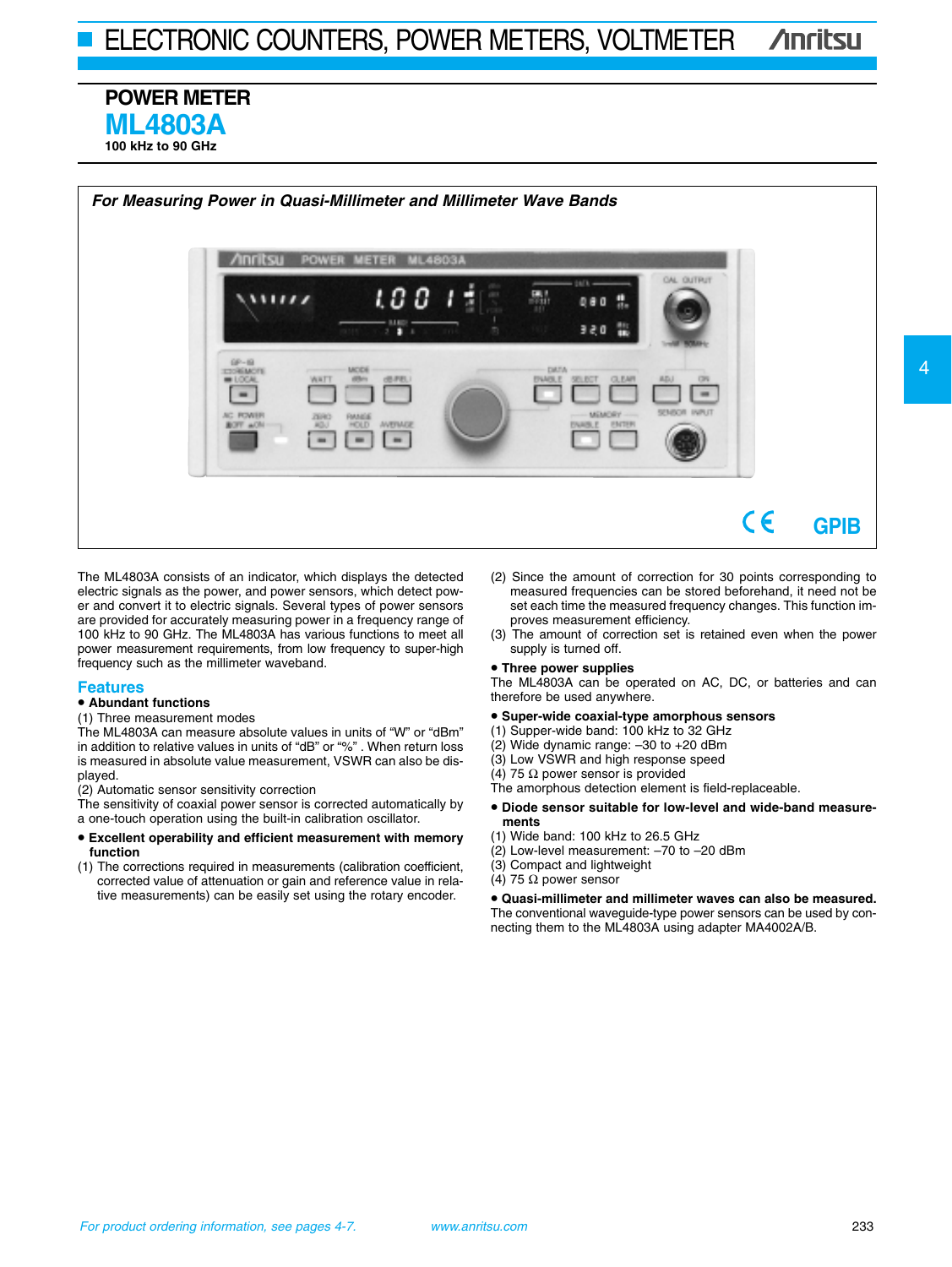## **Specifications**

## • **ML4803A indicator**

| Frequency range                                                              |                                              | 100 kHz to 90 GHz                                                                                                                                                                                                                                                                         |  |  |
|------------------------------------------------------------------------------|----------------------------------------------|-------------------------------------------------------------------------------------------------------------------------------------------------------------------------------------------------------------------------------------------------------------------------------------------|--|--|
| Coaxial types<br>For low level: MA4702A, MA4704A, MA4602A, MA4604A<br>Sensor |                                              | For high level: MA4701A, MA4703A, MA4705A, MA4601A, MA4603A                                                                                                                                                                                                                               |  |  |
|                                                                              | For quasi-millimeter and<br>millimeter waves | MP737A, MP738A, MP712A[], MP713A[] (used with MA4002A Adapter)<br>MP714A[], MP715A[], MP716A[], MP717A[] (used with MA4002B Adapter)                                                                                                                                                      |  |  |
| Display                                                                      |                                              | W, dBm, or dB (REL) can be selected. 4-digit digital display (20% over range is equipped)<br>Compact analog indicator is built-in (values cannot be used.)                                                                                                                                |  |  |
| Calibration coefficient, offset value, and<br>reference level setting        |                                              | Calibration coefficient: 0 to 10 dB (accuracy: 0.01 dB)<br>Offset value: 0 to ±99.99 dB (accuracy: 0.01 dB)<br>Reference level: -99.99 to +99.99 dBm (accuracy: 0.01 dB)                                                                                                                  |  |  |
| Power range                                                                  |                                              | MA4701A/4703A/4705A/4601A/4603A full-scale values: -20, -10, 0, +10, +20 dBm (10 µW to 100 mW)<br>MA4702A/4704A/4602A/4604A full-scale values: -60, -50, -40, -30, -20 dBm (1 nW to 10 μW)<br>MP series sensors full-scale values: $-20$ , $-10$ , 0, $+10$ , $+20$ dBm (10 µW to 100 mW) |  |  |
| Range switching                                                              |                                              | Automatic or manual (range hold) can be selected.<br>When manual is selected, an arbitrary range can be set unrelated to input levels.                                                                                                                                                    |  |  |
| Range display                                                                |                                              | Selected range (when range is held) is displayed on range lamps 1 to 5.<br>An under range or over range is also displayed.                                                                                                                                                                |  |  |
|                                                                              | Accuracy (at indicator)                      | WATT mode: ±0.5%, dBm mode: ±0.02 dBm, dB (REL) mode: ±0.02 dB                                                                                                                                                                                                                            |  |  |
|                                                                              | Zero adjustment                              | Automatically performed by pressing push-button key                                                                                                                                                                                                                                       |  |  |
| Accuracy                                                                     | Zero setting                                 | MA series sensors: ±0.5% of full scale (typical value) at the highest sensitivity range (range 1)<br>MP series sensors: $\pm 1.0\%$ of full scale (typical value) at the highest sensitivity range (range 1)                                                                              |  |  |
|                                                                              | Zero shift between each<br>range             | MA series sensors: ±0.2% of full scale after zero set at the highest sensitivity range<br>MP series sensors<br>±0.8% of full scale: Range 2 after zero set at the highest sensitivity range<br>$\pm 0.5$ % of full scale: Range 3 to 5 after zero set at the highest sensitivity range    |  |  |
| Calibration oscillator                                                       |                                              | 50 MHz calibration oscillator is built in. Output connector: N (J)<br>Output power: 1.00 mW (0 dBm)<br>Accuracy: Set to within 0.7% at factory (NIST traceable) ±1.2% worst case for one year                                                                                             |  |  |
| Averaging                                                                    |                                              | 4 sample rates can be selected.                                                                                                                                                                                                                                                           |  |  |
| RF blanking output                                                           |                                              | Low-level TTL (0 to +0.25 V) in zero set mode<br>High-level TTL $(5 \pm 0.25 \text{ V})$ when zero set mode is cancelled                                                                                                                                                                  |  |  |
| Recorder output                                                              |                                              | DC voltage proportional to indicated value is output (1 V in full-scale display).<br>Output impedance: 1 $k\Omega$ , Output connector: BNC                                                                                                                                                |  |  |
| Remote-control                                                               |                                              | GPIB is standard.<br>Front panel functions other than the power switch can be controlled externally.<br>SH1, AH1, T5, L4, SR1, RL1, PP0, DC1, DT0, C0                                                                                                                                     |  |  |
| Memory function                                                              |                                              | Up to 30 frequencies, calibration coefficient, offset value, and reference level data combinations can be stored.                                                                                                                                                                         |  |  |
|                                                                              | AC power supply                              | 100 V +10%, 50/60 Hz, <20 VA                                                                                                                                                                                                                                                              |  |  |
| Power<br>supply                                                              | DC power supply                              | +7 to +12 V, ≤13 VA                                                                                                                                                                                                                                                                       |  |  |
|                                                                              | External battery pack                        | Continuous operation with MZ5003A Battery Pack: 5 hours                                                                                                                                                                                                                                   |  |  |
| Operating temperature                                                        |                                              | $0^{\circ}$ to $50^{\circ}$ C                                                                                                                                                                                                                                                             |  |  |
| Dimensions and mass                                                          |                                              | 213 (W) x 88 (H) x 250 (D) mm, ≤3 kg                                                                                                                                                                                                                                                      |  |  |
| $EMC*1$                                                                      |                                              | EN55011: 1991, Group 1, Class A<br>EN50082-1: 1992                                                                                                                                                                                                                                        |  |  |
| Safety                                                                       |                                              | EN61010-1: 1993 (Installation Category II, Pollution Degree II)                                                                                                                                                                                                                           |  |  |

\* 1: Electromagnetic Compatibility

# • **Coaxial-type power sensors** Amorphous power sensor

| Model                                    | MA4701A                                                                                                             | MA4703A                                                                                                               | MA4705A                                                                                                                                        | MA4601A                                                                                  | MA4603A                                         |
|------------------------------------------|---------------------------------------------------------------------------------------------------------------------|-----------------------------------------------------------------------------------------------------------------------|------------------------------------------------------------------------------------------------------------------------------------------------|------------------------------------------------------------------------------------------|-------------------------------------------------|
| Frequency range                          | 10 MHz to 18 GHz                                                                                                    | 50 MHz to 26.5 GHz                                                                                                    | 50 MHz to 32 GHz                                                                                                                               | 100 kHz to 5.5 GHz                                                                       | 100 kHz to 2 GHz                                |
| Nominal impedance                        | 50 $\Omega$                                                                                                         |                                                                                                                       |                                                                                                                                                | 75 Ω                                                                                     |                                                 |
| Maximum VSWR                             | 1.4 (10 to 30 MHz)<br>1.18 (30 to 50 MHz)<br>1.1 (50 MHz to 2 GHz)<br>1.18 (2 to 12.4 GHz)<br>1.28 (12.4 to 18 GHz) | 1.15 (50 to 100 MHz)<br>1.10 (0.1 to 2 GHz)<br>1.15 (2 to 12.4 GHz)<br>1.20 (12.4 to 18 GHz)<br>1.25 (18 to 26.5 GHz) | 1.15 (50 to 100 MHz)<br>1.10 (0.1 to 2 GHz)<br>1.15 (2 to 12.4 GHz)<br>1.20 (12.4 to 18 GHz)<br>1.25 (18 to 26.5 GHz)<br>1.50 (26.5 to 32 GHz) | 1.3 (100 to 300 kHz)<br>1.2 (0.3 to 1 MHz)<br>1.1 (1 MHz to 4 GHz)<br>1.2 (4 to 5.5 GHz) | 1.4 (100 to 300 kHz)<br>1.15 (300 kHz to 2 GHz) |
| Measured power range                     | $-30$ to $+20$ dBm (1 $\mu$ W to 100 mW)                                                                            |                                                                                                                       |                                                                                                                                                |                                                                                          |                                                 |
| Maximum input power<br>300 mW in average |                                                                                                                     |                                                                                                                       |                                                                                                                                                |                                                                                          |                                                 |
| Linearity                                | $\pm 3\%$ in only $+10$ to $+20$ dBm range                                                                          |                                                                                                                       |                                                                                                                                                |                                                                                          |                                                 |
| Input connector                          | N                                                                                                                   |                                                                                                                       | APC-3.5                                                                                                                                        | N                                                                                        | NC.                                             |
| Dimensions and mass                      | 34 (W) x 25 (H) x 98 (L)<br>mm, ≤200 g                                                                              | 34 (W) x 25 (H) x 87 (L) mm, ≤200 q                                                                                   |                                                                                                                                                |                                                                                          | 34 (W) x 25 (H) x 98 (L) mm, ≤200 g             |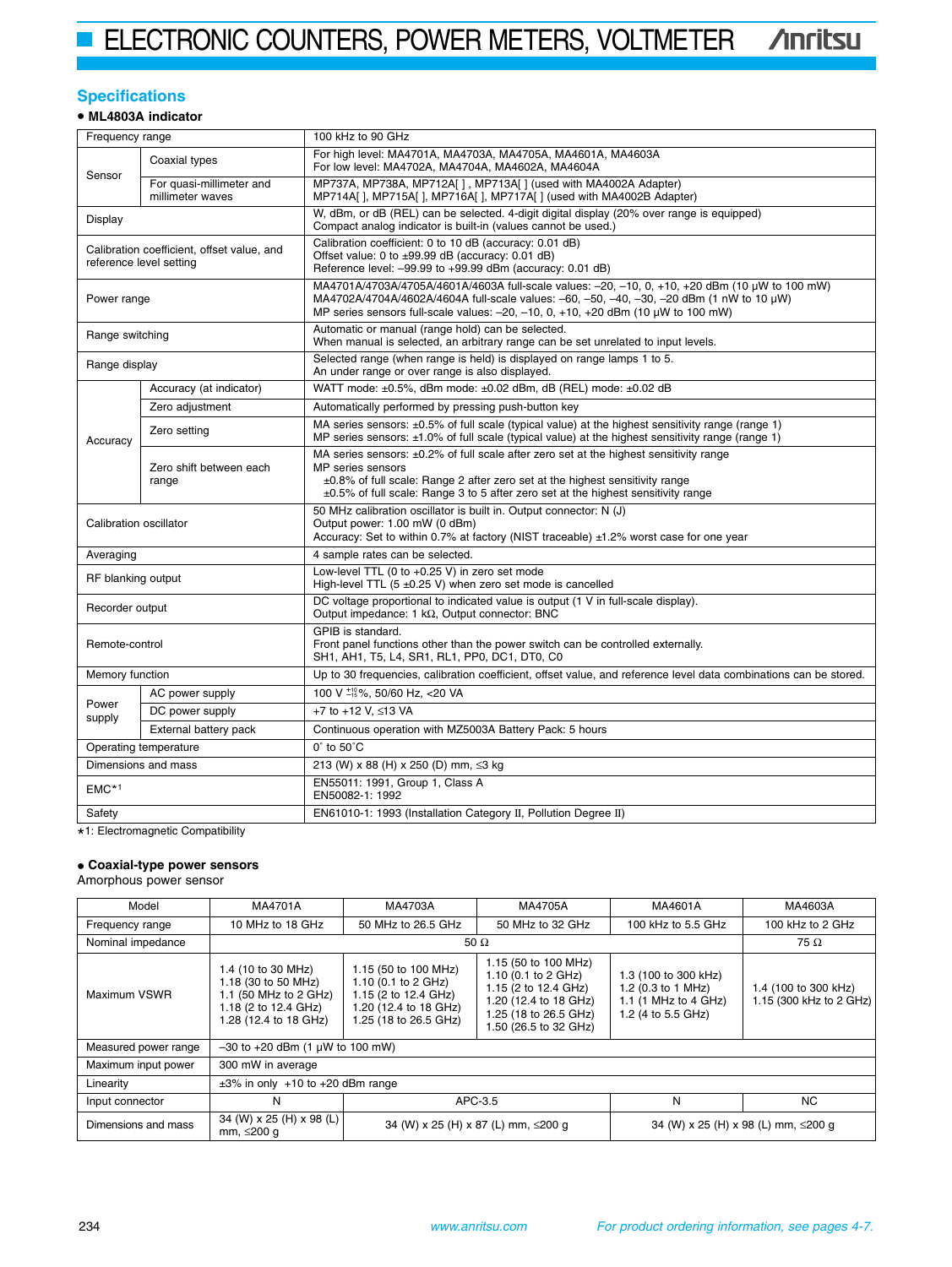## Diode power sensor

| Model                | MA4702A                                                                               | MA4704A                                                                                  | MA4602A                                                               | MA4604A                                        |
|----------------------|---------------------------------------------------------------------------------------|------------------------------------------------------------------------------------------|-----------------------------------------------------------------------|------------------------------------------------|
| Frequency range      | 10 MHz to 18 GHz                                                                      | 50 MHz to 26.5 GHz                                                                       | 100 kHz to 5.5 GHz                                                    | 100 kHz to 2 GHz                               |
| Nominal impedance    | 50 $\Omega$                                                                           |                                                                                          |                                                                       | 75 $\Omega$                                    |
| Maximum VSWR         | 1.4 (10 to 30 MHz)<br>1.15 (30 MHz to 4 GHz)<br>1.2 (4 to 8 GHz)<br>1.3 (8 to 18 GHz) | 1.15 (50 MHz to 4 GHz)<br>1.2 (4 to 8 GHz)<br>1.3 (8 to 18 GHz)<br>1.54 (18 to 26.5 GHz) | 1.3 (100 to 300 kHz)<br>1.15 (300 kHz to 3 GHz)<br>1.2 (3 to 5.5 GHz) | 1.4 (100 to 300 kHz)<br>1.2 (300 kHz to 2 GHz) |
| Measured power range | $-70$ to $-20$ dBm (0.1 nW to 10 $\mu$ W)                                             |                                                                                          |                                                                       |                                                |
| Maximum input power  | 200 mW in average/peak, 0 Vdc                                                         |                                                                                          |                                                                       |                                                |
| Linearity            | $\pm$ 2% in only -30 to-20 dBm range                                                  |                                                                                          |                                                                       |                                                |
| Input connector      | N                                                                                     | APC-3.5                                                                                  | N                                                                     | NC.                                            |
| Dimensions and mass  |                                                                                       | 34 (W) x 25 (H) x 98 (L) mm, ≤200 g 34 (W) x 25 (H) x 87 (L) mm, ≤200 g                  |                                                                       | 34 (W) x 25 (H) x 98 (L) mm, ≤200 g            |

## • **Waveguide sensors**

For quasi-millimeter waveband

| Model                 | <b>MP737A</b>                                 | <b>MP738A</b>  | MP712A[]       | MP713A[]       | MP714A[]     |
|-----------------------|-----------------------------------------------|----------------|----------------|----------------|--------------|
| Frequency range       | 17 to 22 GHz                                  | 21.7 to 33 GHz | 18 to 26.5 GHz | 26.5 to 40 GHz | 33 to 50 GHz |
| Maximum VSWR          | 1.6                                           | 1.5            | 1.6            |                | 1.5          |
| Measured power range  | $-30$ to $+20$ dBm (1 $\mu$ W to 100 mW)      |                |                |                |              |
| Maximum input power   | +22 dBm (160 mW)                              |                |                |                |              |
| Linearity error       | $\pm 3\%$ only +10 to +20 dBm range           |                |                |                |              |
| Dimensions and mass   | 52ø x 78L mm, ≤700 g<br>52ø x 103L mm, ≤450 g |                |                |                |              |
| Required adapter type | MA4002B<br>MA4002A                            |                |                |                |              |

## For millimeter waveband

| Model                 | MP715A[]                                    | MP716A[]     | MP717A[]     |
|-----------------------|---------------------------------------------|--------------|--------------|
| Frequency range       | 40 to 60 GHz                                | 50 to 75 GHz | 60 to 90 GHz |
| Maximum VSWR          | 1.4                                         |              |              |
| Measured power range  | $-30$ to $+20$ dBm (1 $\mu$ W to 100 mW)    |              |              |
| Maximum input power   | $+22$ dBm (160 mW)                          |              |              |
| Linearity error       | $\pm 3\%$ in only +10 to +20 dBm range      |              |              |
| Dimensions and mass   | 52ø x 78L mm, $\leq$ 700 g (including cord) |              |              |
| Required adapter type | MA4002B                                     |              |              |

Please select the type of flanges from the below and put its number in the mark [ ]. Blank: JIS flange, 1: MIL flange, 4: UG flange

**Ordering information** Please specify model/order number, name, and quantity when ordering.

| Model/Order No.                                                                                                                                                                                                         | Name                                                                                                                                                                                                                                                                                                                                                                                                                                                                                                                                                                                                    |                                          |
|-------------------------------------------------------------------------------------------------------------------------------------------------------------------------------------------------------------------------|---------------------------------------------------------------------------------------------------------------------------------------------------------------------------------------------------------------------------------------------------------------------------------------------------------------------------------------------------------------------------------------------------------------------------------------------------------------------------------------------------------------------------------------------------------------------------------------------------------|------------------------------------------|
| ML4803A                                                                                                                                                                                                                 | <b>Main frame</b><br>Power Meter                                                                                                                                                                                                                                                                                                                                                                                                                                                                                                                                                                        |                                          |
| J0370A<br>J0017<br>F0018<br>W0081AE<br>W0081BE                                                                                                                                                                          | <b>Standard accessories</b><br>Sensor connecting cord, 1.5 m:<br>Power cord, 2.5 m:<br>Fuse, 0.5 A:<br>ML4803A operation manual:<br>ML4803A service manual:                                                                                                                                                                                                                                                                                                                                                                                                                                             | 1 pc<br>1 pc<br>1 pc<br>1 copy<br>1 copy |
| MA4601A<br>MA4603A<br>MA4701A<br>MA4703A<br>MA4705A<br>MA4602A<br>MA4604A<br>MA4702A<br>MA4704A<br>MP712A[]<br>MP713A[]<br><b>MP714A[]</b><br>MP715A[]<br>MP716A[]<br><b>MP717A[]</b><br><b>MP737A</b><br><b>MP738A</b> | <b>Sensors</b><br>Amorphous Power Sensor (coaxial-type)<br>Amorphous Power Sensor (coaxial-type)<br>Amorphous Power Sensor (coaxial-type)<br>Amorphous Power Sensor (coaxial-type)<br>Amorphous Power Sensor (coaxial-type)<br>Diode Power Sensor (coaxial-type)<br>Diode Power Sensor (coaxial-type)<br>Diode Power Sensor (coaxial-type)<br>Diode Power Sensor (coaxial-type)<br>Wavequide Type Sensor*1<br>Waveguide Type Sensor*1<br>Waveguide Type Sensor*1<br>Waveguide Type Sensor*1<br>Waveguide Type Sensor*1<br>Waveguide Type Sensor*1<br>Waveguide Type Sensor*1<br>Waveguide Type Sensor*1 |                                          |

\* 1: Refer to the data sheet for ML4803A. Specify waveguide type when ordering.

| Model/Order No. | Name                                                        |
|-----------------|-------------------------------------------------------------|
|                 | <b>Optional accessories</b>                                 |
| MA4001A         | Range Calibrator (for indicator full-scale calibration)     |
| MA4002A         | Sensor Adapter for quasi-millimeter wave                    |
|                 | (for MP712A/713A/737A/738A)                                 |
| MA4002B         | Sensor Adapter for millimeter wave                          |
|                 | (for MP714A/715A/716A/717A)                                 |
| <b>J0364</b>    | APC-3.5 to N conversion connector                           |
|                 | (required for MP4703A/4704A/4705A)                          |
| J0365           | NC-J.N-P conversion connector for sensitivity calibration   |
|                 |                                                             |
|                 | (required for MA4603A/4604A)                                |
| <b>MP47A</b>    | Attenuator for sensitivity calibration (30 dB, required for |
|                 | MA4602A/4604A/4702A/4704A)                                  |
| <b>MP721D</b>   | Fixed Attenuator (20 dB, N-type, 2 W, DC to 12.4 GHz)       |
| J0077           | Fixed attenuator (20 dB, N-type, 2 W, DC to 18 GHz)         |
| J0063           | Fixed attenuator (30 dB, N-type, 10 W, DC to 12.4 GHz)      |
| J0078           | Fixed attenuator (20 dB, N-type, 10 W, DC to 18 GHz)        |
| J0395           | Fixed attenuator (30 dB, N-type, 30 W, DC to 8.6 GHz)       |
| J0064A          | 7 GHz band coaxial wavequide connector                      |
|                 | (5.8 to 8.2 GHz, N-J to BRJ-7)                              |
| J0064B          | 10 GHz band coaxial waveguide connector                     |
|                 | (10.0 to 15.0 GHz, N-J to BRJ-120)                          |
| J0064C          | 10 GHz band coaxial wavequide connector                     |
|                 | (8.2 to 13.0 GHz, N-J to BRJ-10)                            |
| <b>J0366</b>    | 18 GHz band coaxial wavequide connector                     |
|                 | (17.7 to 21.2 GHz, SMA-J to FUBR180)                        |
| J0367           | 22 GHz band coaxial wavequide connector                     |
|                 | (18 to 26.5 GHz, APC-3.5-J to UG-5971U)                     |
| J0368           | 30 GHz band coaxial waveguide connector                     |
|                 | (26.5 to 34 GHz, APC-3.5-J to UG-5991U)                     |
| J0632A          | 18 GHz band coaxial wavequide connector                     |
|                 | (17.7 to 22 GHz, SMA-J to FUBR180)                          |
| J0632B          | 26 GHz band coaxial wavequide connector                     |
|                 | (22 to 33 GHz, K-J to FUBR260)                              |
| J0633A          | Conversion connector (NC-J · BNC75-J)                       |
|                 | Conversion connector (NC-J · BNC75-P)                       |
| J0633B          |                                                             |
| J0633C          | Conversion connector (NC-P · BNC75-J)                       |
| J0633D          | Conversion connector (NC-P · BNC75-P)                       |
| J0633E          | Conversion connector (NC-P • SP3C-J)                        |
| J0633F          | Conversion connector (NC-J • SP3C-P)                        |
| J0633G          | Conversion connector (NC-P · SP3C-J)                        |
| J0633H          | Conversion connector (NC-P • SP3C-P)                        |
| J0369           | Taper waveguide: WRJ-320 (FUBR320)/WRJ-260 (FUBR260)        |
| B0183           | Rack mount kit-1 (for one ML4803A)                          |
| B0184           | Rack mount kit-2 (for two ML4803A)                          |
| B0185           | Carrying bag                                                |
| B0186           | Protective front cover                                      |
| <b>J0370C</b>   | Sensor cord, 2.5 m (for extension)                          |
| J0370E          | Sensor cord, 5 m (for extension)                            |
| J0370G          | Sensor cord, 10 m (for extension)                           |
| MZ5003A         | Battery Power Supply (for DC operation)                     |
| J0371           | DC power cord (for $+7$ to $+12$ V power supply)            |
| J0008           | GPIB cable, 2 m                                             |